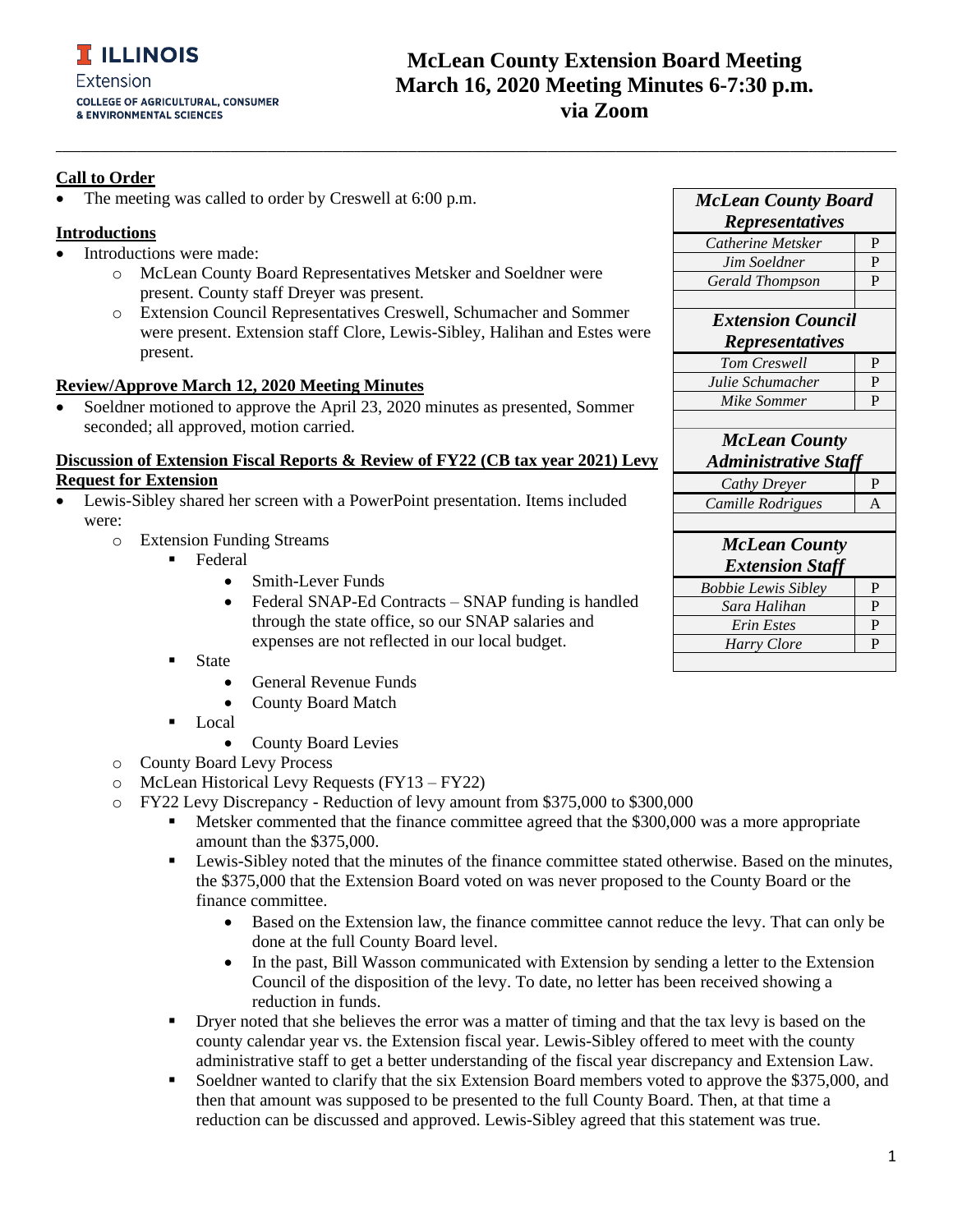

• Dryer noted that this reduction was a mistake and not done intentionally.

**\_\_\_\_\_\_\_\_\_\_\_\_\_\_\_\_\_\_\_\_\_\_\_\_\_\_\_\_\_\_\_\_\_\_\_\_\_\_\_\_\_\_\_\_\_\_\_\_\_\_\_\_\_\_\_\_\_\_\_\_\_\_\_\_\_\_\_\_\_\_\_\_\_\_\_\_\_\_\_\_\_\_\_\_\_\_\_\_\_\_\_\_\_\_\_\_\_\_\_\_\_\_\_\_\_\_\_\_\_\_\_\_\_\_\_\_\_\_\_\_\_\_\_\_\_\_\_\_\_\_\_\_\_\_\_**

- Metsker stated that the \$300,000 that was approved by the finance committee had already been approved by the full County Board.
- Lewis-Sibley noted that no notice was given to Extension about the reduction of funds.
- o Income and Expense Reports for FY20 final and FY21 year to date
	- Soeldner asked why McLean County funds/expenses were a larger amount than the other two counties. Lewis-Sibley replied that it is based on the size of the county, programs and staff. The current distribution is Livingston 20%, McLean 60% and Woodford 20%.
	- **EXECUTE:** Metsker asked to compare the income/expense report with last year's budget to see the actual difference in program cost. Bobbie noted that information was provided to the County Board. Metsker noted again that the \$300,000 was already approved and final.
- o FY22 Draft Budget
- o 2019 Unit Audit Presented by Harry Clore, Associate Director of Budget and Finance for Illinois Extension
	- Clore discussed that the 2019 Unit 12 Audit took a deep-dive into the finances in Livingston, McLean and Woodford counties. The audit committee consisted of three Extension Business Office staff and one Regional Office staff person.
	- They looked over purchasing card transactions, checking accounts, overall purchasing and fiscal processes used by the local staff.
	- With all of the university fiscal policy, the audit committee is tasked with making sure the units are all in order.
	- **I.** In Unit 12's review, there was nothing found out of the ordinary. Throughout the state, credit card use tends to be the number one finding. Although there were a few discrepancies, there was no major findings.
	- It was discovered that there was a little more in their checking account than was allowed, but it was resolved quickly and did not cause concern.
	- **•** Thompson asked about this checking account overage. Clore explained that it was the in/out account and they set levels that units are allowed to hold in there based on the size of their unit. In this case, it was about \$2,000 over the allowable amount. This account tends to fluctuate a lot based on donations, that end up being transferred to their campus account.
- o Addressing Carryover
	- Only 60% of the carryover is McLean counties.
	- Lewis-Sibley talked about the need for job growth in our counties.
		- In the recent Educator review process, it was apparent that an additional Publicity and Promotions Specialist was needed to help with the online presence in response to COVID-19.
		- In addition, the Consumer Economics Educator has developed the local program to a point where a Program Coordinator is needed to assist with the program needs.
- o Extension: Return on Investment, including the state Economic and Functional Impact Report
- o FY23 levy request proposal of \$425,000.
- o Question & Answer
	- Soeldner asked if Extension was eligible to receive any Cares Act or American Recovery Act money.
		- Clore responded:
			- $\circ$  The majority of the Cares money went directly to the saliva testing on campus. The only Extension area that received funds from this was the 4-H Memorial Camp that lost revenue due to cancellation of their camps.
			- o The American Recovery Act money went to the state and local governments. Harry is hopeful that some of that money went toward the \$4 billon in unpaid debts. County Board match for Extension is part of that state backlog of debts due.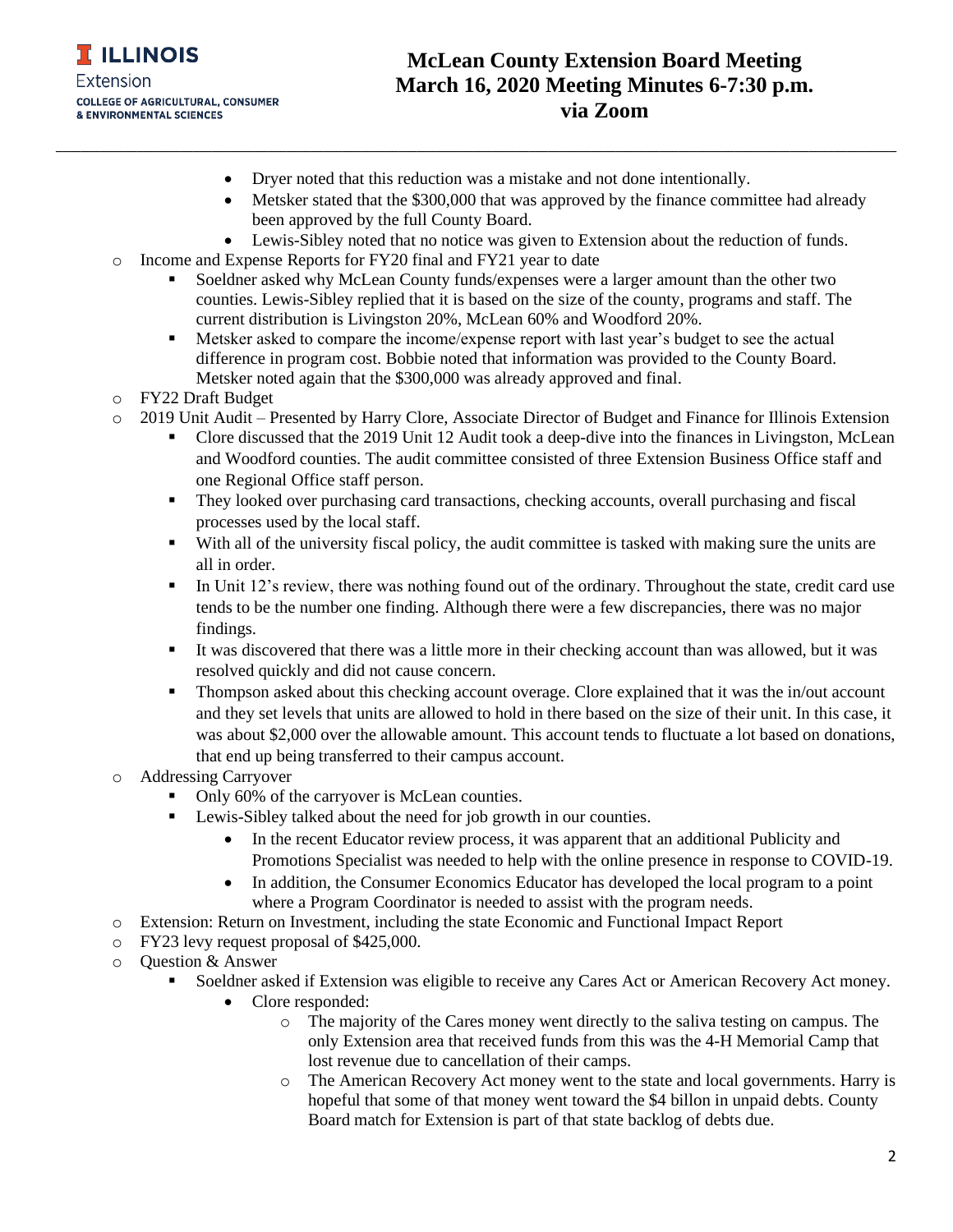

# **McLean County Extension Board Meeting March 16, 2020 Meeting Minutes 6-7:30 p.m. via Zoom**

- **EXECUTE:** Metsker would like to investigate and review the outcomes of the additional costs associated with not doing planned programming vs. the shift to online programming that was able to be done during COVID. This can not be seen on the budget. How much increased and in what areas? If Extension is asking for more money next year, these discrepancies need to be discussed.
	- Funding proposals to the County Board start soon.
	- \$300,000 allocated to Extension starts getting paid out May to November.

**\_\_\_\_\_\_\_\_\_\_\_\_\_\_\_\_\_\_\_\_\_\_\_\_\_\_\_\_\_\_\_\_\_\_\_\_\_\_\_\_\_\_\_\_\_\_\_\_\_\_\_\_\_\_\_\_\_\_\_\_\_\_\_\_\_\_\_\_\_\_\_\_\_\_\_\_\_\_\_\_\_\_\_\_\_\_\_\_\_\_\_\_\_\_\_\_\_\_\_\_\_\_\_\_\_\_\_\_\_\_\_\_\_\_\_\_\_\_\_\_\_\_\_\_\_\_\_\_\_\_\_\_\_\_\_**

- Equipment costs that have been mentioned... where are the cost details? Gardens and meal distribution programs were discussed in the slideshow, but no cost details are listed in any of the paperwork displayed. Metsker requested a more detailed report, including materials and supplies.
- Thompson sees that programming was happening throughout the year but would like to be more informed of individual programs taking place.
	- Lewis-Sibley explained that Impact Reports and Quarterly Reports are sent out to the County Board members as they are published. She would like to see County Board members attend some of the programming as well and will encourage staff to let board members know of their programming.
- **•** Thompson mentioned that campus tends to set the criteria about how much carryover can be held in each unit. Although 18 months is a great goal to have, he has to look out for the taxpayer money. He has trouble giving more money to an organization that has so much sitting, when some taxpayers can't pay their bills.
	- Metsker agreed with Thompson about the carryover amount. She would like to see the cost of each program.
	- Clore noted that with any agency's expenses, personnel and benefit payouts are the majority of their budgets. Carryover is used to operate in a "days to zero" scenario. How many days of surplus are needed to survive?
		- o Extension funding is based on receiving those funding streams described earlier. The risk is that the state money could possibly go away, and Extension would have to let a lot of staff go. The university has many staff that have notice to rights, which gives them full pay for one year after employment.
		- o In addition, the unit has \$280,000 in leases, with four buildings in three counties.
		- o For example, last year \$10 million in county board match was reduced by half. That means in Unit 12, there is \$500,000 reduction.
		- $\circ$  The funding from campus was reduced by 5%, with a reduction every year going forward.
- **•** Thompson, as a farmer, understands the ebb and flow of revenue and expenses. He is out talking to taxpayers often and he is grateful Extension can help those people directly.
- **■** Metsker discussed adding staff and that is not just a one-year commitment from the County Board, that is a cost that is continuous.
	- Clore responded stating that the way to spend down the carryover money is to get more buildings or more staff, both of which are a commitment.
- **EXECUTE:** Lewis-Sibley briefly talked about the COVID response of staff working from home. Although it's not for every position, Extension is working on a plan to do some hybrid positions, which may lead to smaller spaces being rented. This decrease in future lease costs will offset the staff increase and hopefully eliminate the need for a levy increase.
	- Thompson was appreciative of the fact that Extension was looking at new ways to work.
	- Metsker thought there should be a discussion about the improvement of the Unity lease to negotiate better terms, since so much money was put into the building with the renovation.